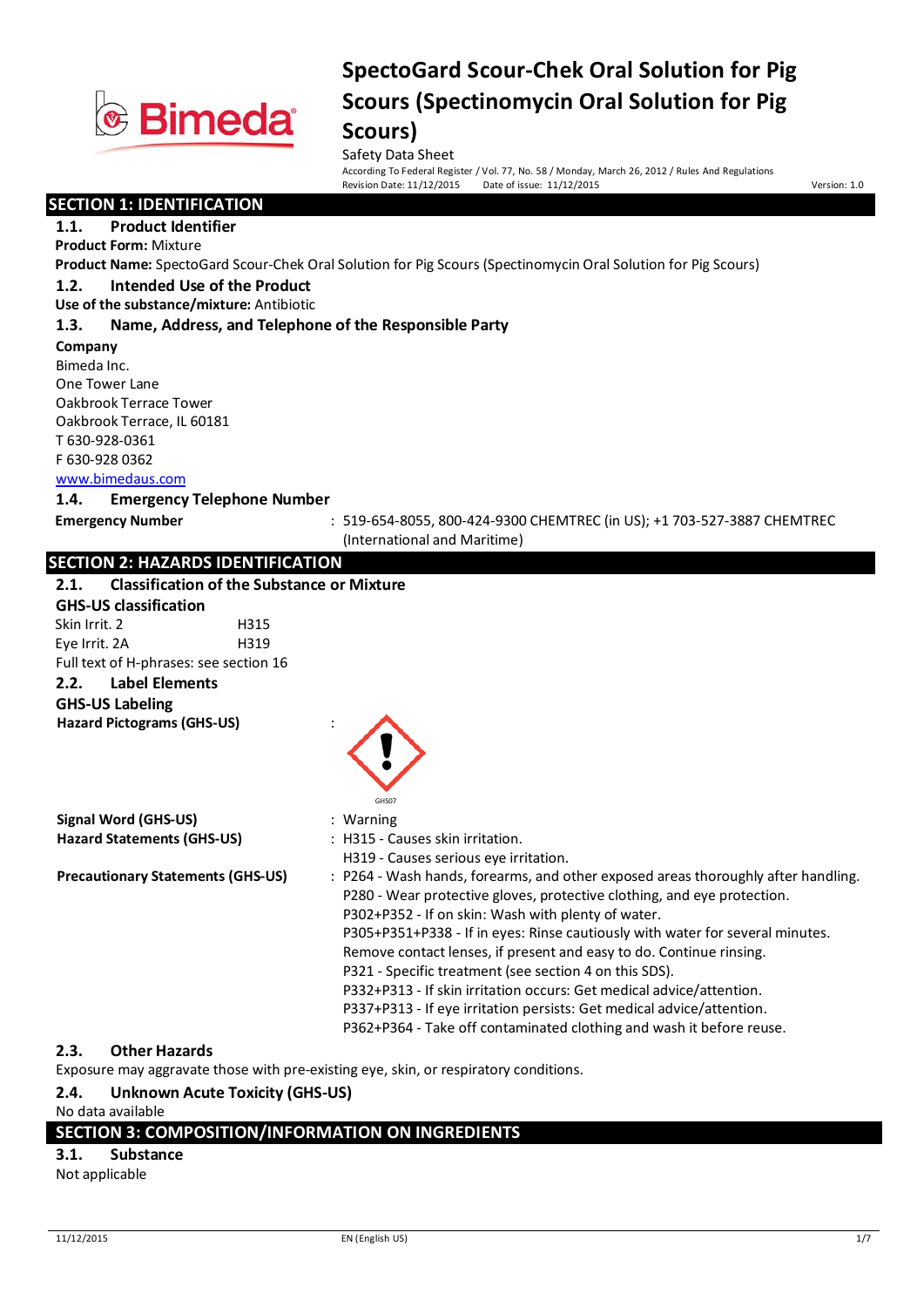Safety Data Sheet

According to Federal Register / Vol. 77, No. 58 / Monday, March 26, 2012 / Rules and Regulations

#### **3.2. Mixture\***

| <b>Name</b>                         | <b>Product Identifier</b> | %         | <b>GHS-US classification</b>                                                                                          |
|-------------------------------------|---------------------------|-----------|-----------------------------------------------------------------------------------------------------------------------|
| Spectinomycin hydrochloride hydrate | (CAS No) 22189-32-8       | 5         | Skin Irrit. 2, H315<br>Eye Irrit. 2A, H319<br><b>STOT SE 3, H335</b>                                                  |
| Proprietary Component A             | Proprietary               | $1 - 5$   | Comb. Dust                                                                                                            |
| Proprietary Component B             | Proprietary               | $\leq 1$  | Met. Corr. 1, H290<br>Acute Tox. 4 (Dermal), H312<br>Skin Corr. 1A, H314<br>Eye Dam. 1, H318<br>Aquatic Acute 3, H402 |
| Proprietary Component C             | Proprietary               | $0.1 - 1$ | Skin Irrit. 2, H315<br>Eye Irrit. 2A, H319                                                                            |
| Proprietary Component D             | Proprietary               | $\leq 1$  | Met. Corr. 1, H290<br>Skin Corr. 1B, H314<br>Eye Dam. 1, H318<br>STOT SE 3, H335<br>Aquatic Acute 2, H401             |
| Proprietary Component E             | Proprietary               | $\leq 1$  | Comb. Dust                                                                                                            |

\*The specific chemical identity and/or exact percentage of composition have been withheld as a trade secret in accordance with Paragraph 1910.1200 of Title 29 of the Code of Federal Regulations.

Full text of H-phrases: see section 16

#### **SECTION 4: FIRST AID MEASURES**

#### **4.1. Description of First Aid Measures**

**First-aid Measures General**: Never give anything by mouth to an unconscious person. If you feel unwell, seek medical advice (show the label where possible).

**First-aid Measures After Inhalation**: When symptoms occur: go into open air and ventilate suspected area. Obtain medical attention if breathing difficulty persists.

**First-aid Measures After Skin Contact**: Remove contaminated clothing. Drench affected area with water for at least 15 minutes. Obtain medical attention if irritation develops or persists.

**First-aid Measures After Eye Contact**: Rinse cautiously with water for at least 15 minutes. Remove contact lenses, if present and easy to do. Continue rinsing. Obtain medical attention.

**First-aid Measures After Ingestion**: Rinse mouth. Do NOT induce vomiting. Obtain medical attention.

#### **4.2. Most important symptoms and effects, both acute and delayed**

**Symptoms/Injuries:** Causes serious eye irritation. Causes skin irritation.

**Symptoms/Injuries After Inhalation:** Prolonged exposure may cause irritation.

**Symptoms/Injuries After Skin Contact:** Redness, pain, swelling, itching, burning, dryness, and dermatitis.

**Symptoms/Injuries After Eye Contact:** Contact causes severe irritation with redness and swelling of the conjunctiva.

**Symptoms/Injuries After Ingestion:** Ingestion may cause adverse effects.

**4.3. Indication of Any Immediate Medical Attention and Special Treatment Needed**

#### If exposed or concerned, get medical advice and attention. If medical advice is needed, have product container or label at hand.

### **SECTION 5: FIRE-FIGHTING MEASURES**

### **5.1. Extinguishing Media**

**Suitable Extinguishing Media:** Water spray, dry chemical, foam, carbon dioxide.

**Unsuitable Extinguishing Media:** Do not use a heavy water stream. Use of heavy stream of water may spread fire.

#### **5.2. Special Hazards Arising From the Substance or Mixture**

**Fire Hazard:** Not considered flammable but may burn at high temperatures.

**Explosion Hazard:** Product is not explosive.

**Reactivity:** Hazardous reactions will not occur under normal conditions.

#### **5.3. Advice for Firefighters**

**Precautionary Measures Fire:** Exercise caution when fighting any chemical fire.

**Firefighting Instructions:** Use water spray or fog for cooling exposed containers.

**Protection During Firefighting:** Do not enter fire area without proper protective equipment, including respiratory protection.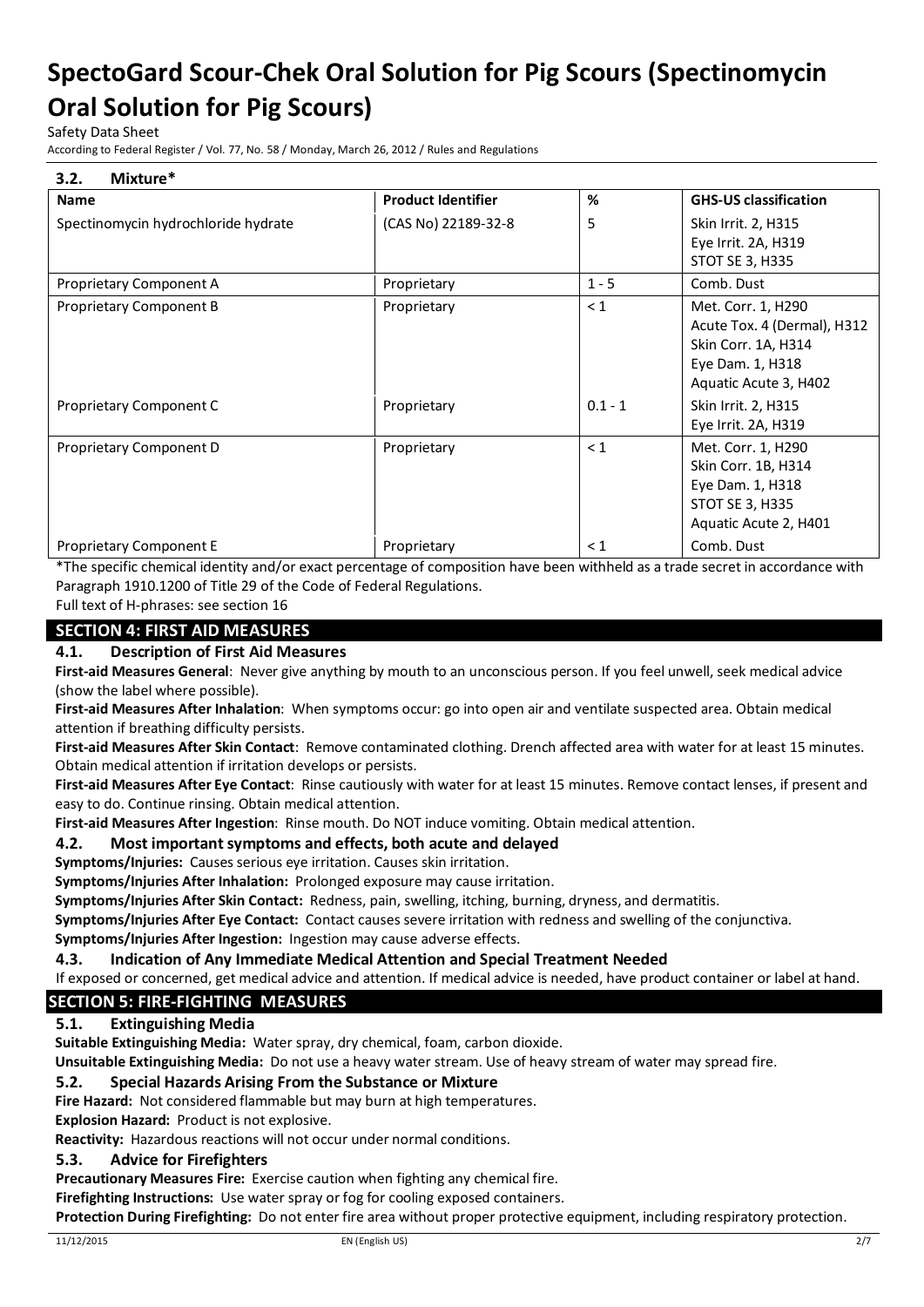Safety Data Sheet

According to Federal Register / Vol. 77, No. 58 / Monday, March 26, 2012 / Rules and Regulations

### **SECTION 6: ACCIDENTAL RELEASE MEASURES**

#### **6.1. Personal Precautions, Protective Equipment and Emergency Procedures**

**General Measures**: Avoid breathing (vapor, mist, spray). Avoid all contact with skin, eyes, or clothing.

#### **6.1.1. For Non-emergency Personnel**

**Protective Equipment:** Use appropriate personal protection equipment (PPE).

**Emergency Procedures:** Evacuate unnecessary personnel.

#### **6.1.2. For Emergency Responders**

**Protective Equipment:** Equip cleanup crew with proper protection.

**Emergency Procedures:** Ventilate area. Upon arrival at the scene, a first responder is expected to recognize the presence of dangerous goods, protect oneself and the public, secure the area, and call for the assistance of trained personnel as soon as conditions permit.

#### **6.2. Environmental Precautions**

Prevent entry to sewers and public waters.

#### **6.3. Methods and Material for Containment and Cleaning Up**

**For Containment:** Contain any spills with dikes or absorbents to prevent migration and entry into sewers or streams. **Methods for Cleaning Up:** Clean up spills immediately and dispose of waste safely. Transfer spilled material to a suitable container for disposal. Contact competent authorities after a spill.

#### **6.4. Reference to Other Sections**

See Heading 8. Exposure controls and personal protection. See Section 13, Disposal Considerations.

#### **SECTION 7: HANDLING AND STORAGE**

#### **7.1. Precautions for Safe Handling**

**Precautions for Safe Handling:** Wash hands and other exposed areas with mild soap and water before eating, drinking or smoking and when leaving work. Avoid breathing vapors, mist, spray. Avoid contact with skin, eyes and clothing. **Hygiene Measures:** Handle in accordance with good industrial hygiene and safety procedures.

#### **7.2. Conditions for Safe Storage, Including Any Incompatibilities**

**Technical Measures:** Comply with applicable regulations.

**Storage Conditions:** Keep container closed when not in use. Store in a dry, cool place. Keep/Store away from direct sunlight, extremely high or low temperatures and incompatible materials.

**Incompatible Products:** Strong acids, strong bases, strong oxidizers.

#### **7.3. Specific End Use(s)**

Antibiotic

#### **SECTION 8: EXPOSURE CONTROLS/PERSONAL PROTECTION**

#### **8.1. Control Parameters**

For substances listed in section 3 that are not listed here, there are no established exposure limits from the manufacturer, supplier, importer, or the appropriate advisory agency including: ACGIH (TLV), AIHA (WEEL), NIOSH (REL), or OSHA (PEL).

| <b>Proprietary Component D</b> |                                         |                                        |
|--------------------------------|-----------------------------------------|----------------------------------------|
| <b>USA ACGIH</b>               | ACGIH Ceiling (ppm)                     | 2 ppm                                  |
| <b>USA ACGIH</b>               | <b>ACGIH chemical category</b>          | Not Classifiable as a Human Carcinogen |
| <b>USA NIOSH</b>               | NIOSH REL (ceiling) $(mg/m3)$           | 7 mg/m <sup>3</sup>                    |
| <b>USA NIOSH</b>               | NIOSH REL (ceiling) (ppm)               | 5 ppm                                  |
| <b>USA IDLH</b>                | US IDLH (ppm)                           | 50 ppm                                 |
| <b>USA OSHA</b>                | OSHA PEL (Ceiling) (mg/m <sup>3</sup> ) | 7 mg/m <sup>3</sup>                    |
| <b>USA OSHA</b>                | OSHA PEL (Ceiling) (ppm)                | 5 ppm                                  |
|                                | <b>Proprietary Component B</b>          |                                        |
| <b>USA ACGIH</b>               | ACGIH Ceiling $(mg/m3)$                 | 2 mg/m <sup>3</sup>                    |
| <b>USA NIOSH</b>               | NIOSH REL (ceiling) $(mg/m3)$           | 2 mg/m <sup>3</sup>                    |
| <b>USA IDLH</b>                | US IDLH $(mg/m3)$                       | 10 mg/m <sup>3</sup>                   |
| <b>USA OSHA</b>                | OSHA PEL (TWA) (mg/m <sup>3</sup> )     | $2 \text{ mg/m}^3$                     |

#### **8.2. Exposure Controls**

**Appropriate Engineering Controls** : Emergency eye wash fountains and safety showers should be available in the immediate vicinity of any potential exposure. Ensure adequate ventilation, especially in confined areas. Ensure all national/local regulations are observed.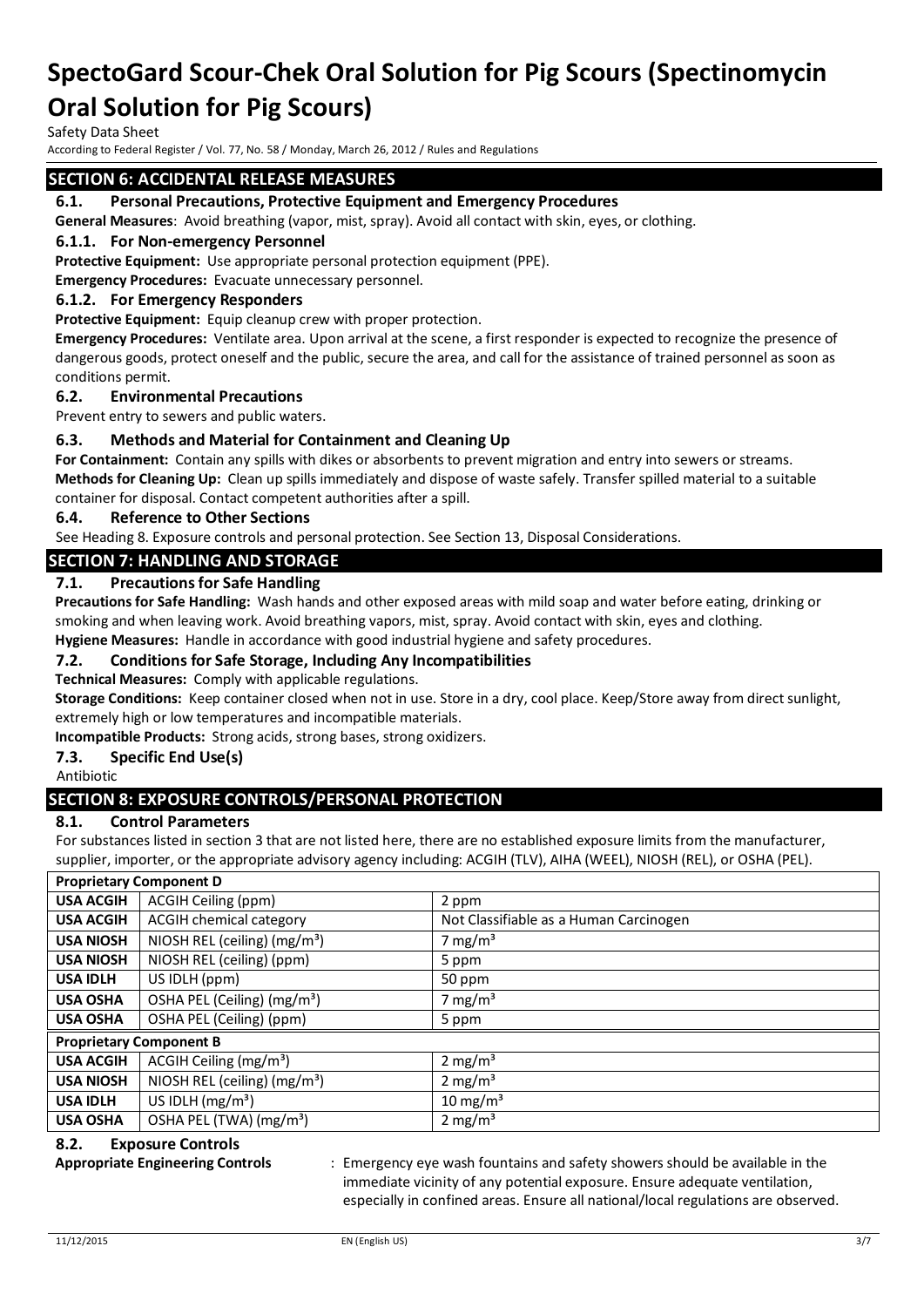Safety Data Sheet

According to Federal Register / Vol. 77, No. 58 / Monday, March 26, 2012 / Rules and Regulations

| <b>Personal Protective Equipment</b>                                 | : Gloves. Protective clothing. Protective goggles.                                                                                                                     |
|----------------------------------------------------------------------|------------------------------------------------------------------------------------------------------------------------------------------------------------------------|
|                                                                      |                                                                                                                                                                        |
| <b>Materials for Protective Clothing</b>                             | : Chemically resistant materials and fabrics.                                                                                                                          |
| <b>Hand Protection</b>                                               | : Wear protective gloves.                                                                                                                                              |
| <b>Eye Protection</b>                                                | : Chemical safety goggles.                                                                                                                                             |
| <b>Skin and Body Protection</b>                                      | : Wear suitable protective clothing.                                                                                                                                   |
| <b>Respiratory Protection</b>                                        | : If exposure limits are exceeded or irritation is experienced, approved respiratory<br>protection should be worn. In case of inadequate ventilation, oxygen deficient |
|                                                                      | atmosphere, or where exposure levels are not known wear approved respiratory                                                                                           |
|                                                                      | protection.                                                                                                                                                            |
| <b>Other Information</b>                                             | : When using, do not eat, drink or smoke.                                                                                                                              |
| <b>SECTION 9: PHYSICAL AND CHEMICAL PROPERTIES</b>                   |                                                                                                                                                                        |
| 9.1.<br><b>Information on Basic Physical and Chemical Properties</b> |                                                                                                                                                                        |
| <b>Physical State</b>                                                | : Liquid                                                                                                                                                               |
| Appearance                                                           | : Red                                                                                                                                                                  |
| Odor                                                                 | : No data available                                                                                                                                                    |
| <b>Odor Threshold</b>                                                | : No data available                                                                                                                                                    |
| pH                                                                   | $: 3 - 5$                                                                                                                                                              |
| <b>Evaporation Rate</b>                                              | : No data available                                                                                                                                                    |
| <b>Melting Point</b>                                                 | : No data available                                                                                                                                                    |
| <b>Freezing Point</b>                                                | : No data available                                                                                                                                                    |
| <b>Boiling Point</b>                                                 | No data available                                                                                                                                                      |
| <b>Flash Point</b>                                                   | : No data available                                                                                                                                                    |
| <b>Auto-ignition Temperature</b>                                     | No data available                                                                                                                                                      |
| <b>Decomposition Temperature</b>                                     | : No data available                                                                                                                                                    |
| Flammability (solid, gas)                                            | : No data available                                                                                                                                                    |
| <b>Vapor Pressure</b>                                                | : No data available                                                                                                                                                    |
| Relative Vapor Density at 20 °C                                      | : No data available                                                                                                                                                    |
| <b>Relative Density</b>                                              | : No data available                                                                                                                                                    |
| Solubility                                                           | : No data available                                                                                                                                                    |
| <b>Partition Coefficient: N-Octanol/Water</b>                        | : No data available                                                                                                                                                    |
| <b>Viscosity</b>                                                     | : No data available                                                                                                                                                    |
| 9.2.<br><b>Other Information</b> No additional information available |                                                                                                                                                                        |

### **SECTION 10: STABILITY AND REACTIVITY**

**10.1. Reactivity:** Hazardous reactions will not occur under normal conditions.

**10.2. Chemical Stability:** Stable under recommended handling and storage conditions (see section 7).

**10.3. Possibility of Hazardous Reactions:** Hazardous polymerization will not occur.

**10.4. Conditions to Avoid:** Direct sunlight, extremely high or low temperatures, and incompatible materials.

**10.5. Incompatible Materials:** Strong acids, strong bases, strong oxidizers.

**10.6. Hazardous Decomposition Products:** Carbon monoxide (CO), Carbon dioxide (CO2), Nitrogen oxides (NOx), Hydrogen chloride gas.

### **SECTION 11: TOXICOLOGICAL INFORMATION**

# **11.1. Information On Toxicological Effects**

**Acute Toxicity:** Not classified

# **Spectinomycin hydrochloride hydrate (22189-32-8)**

**LD50 Oral Rat**  $>$  5 g/kg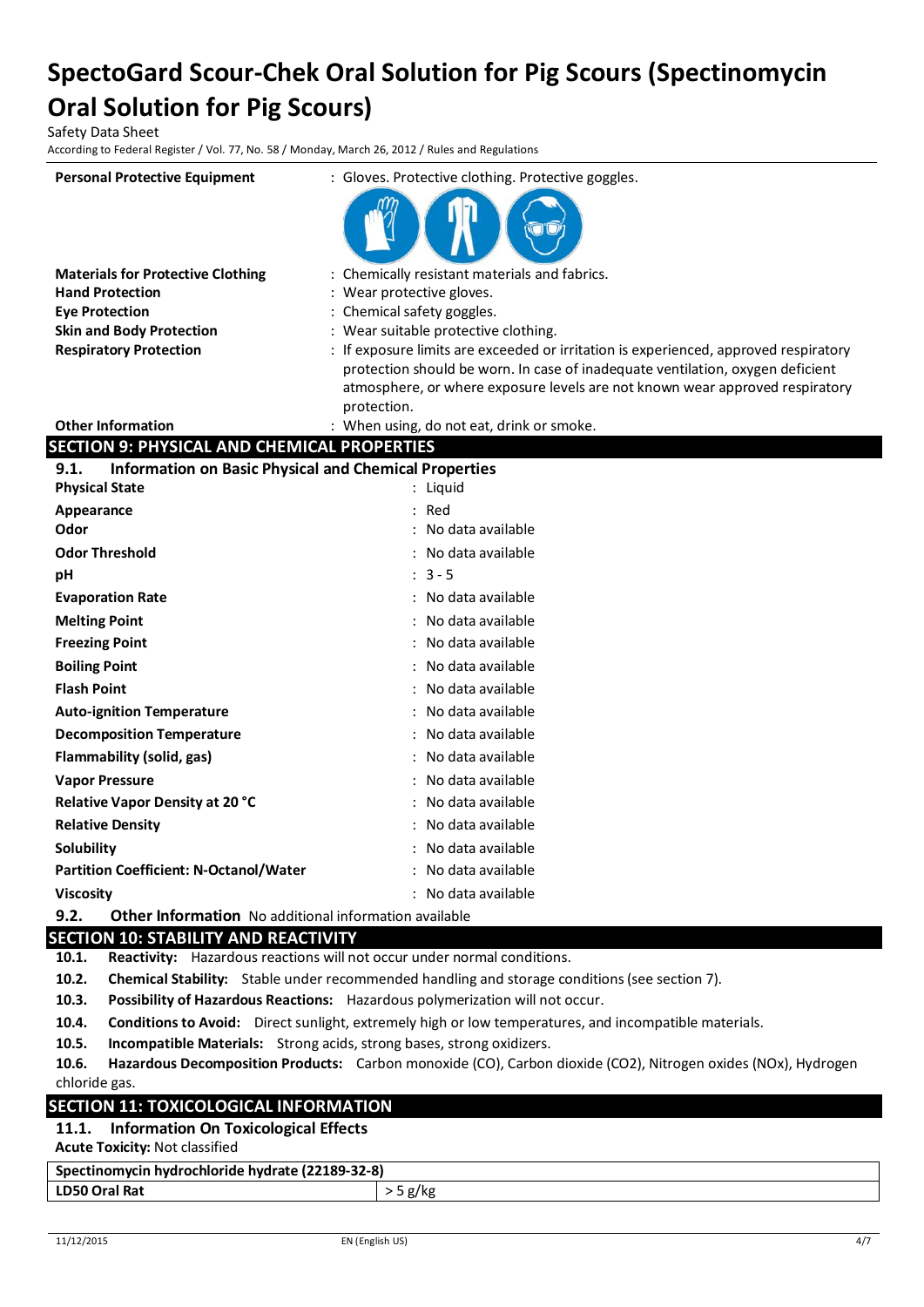Safety Data Sheet

According to Federal Register / Vol. 77, No. 58 / Monday, March 26, 2012 / Rules and Regulations

| <b>Proprietary Component C</b>                                               |                                                                                                                     |
|------------------------------------------------------------------------------|---------------------------------------------------------------------------------------------------------------------|
| LD50 Oral Rat                                                                | 3200 mg/kg                                                                                                          |
| <b>Proprietary Component E</b>                                               |                                                                                                                     |
| <b>LD50 Oral Rat</b>                                                         | > 10000 mg/kg                                                                                                       |
| <b>LD50 Dermal Rabbit</b>                                                    | $>10000$ mg/kg                                                                                                      |
| <b>Proprietary Component D</b>                                               |                                                                                                                     |
| <b>LD50 Dermal Rabbit</b>                                                    | > 5010 mg/kg                                                                                                        |
| <b>Proprietary Component B</b>                                               |                                                                                                                     |
| <b>LD50 Dermal Rabbit</b>                                                    | 1350 mg/kg                                                                                                          |
| <b>Proprietary Component A</b>                                               |                                                                                                                     |
| <b>LD50 Oral Rat</b>                                                         | $>= 4000$ mg/kg                                                                                                     |
| Skin Corrosion/Irritation: Causes skin irritation.                           |                                                                                                                     |
| $pH: 3 - 5$                                                                  |                                                                                                                     |
| Serious Eye Damage/Irritation: Causes serious eye irritation.                |                                                                                                                     |
| $pH: 3 - 5$                                                                  |                                                                                                                     |
| Respiratory or Skin Sensitization: Not classified                            |                                                                                                                     |
| Germ Cell Mutagenicity: Not classified                                       |                                                                                                                     |
| Carcinogenicity: Not classified                                              |                                                                                                                     |
| <b>Proprietary Component D</b>                                               |                                                                                                                     |
| <b>IARC</b> group                                                            | 3                                                                                                                   |
| Reproductive Toxicity: Not classified                                        |                                                                                                                     |
| Specific Target Organ Toxicity (Single Exposure): Not classified             |                                                                                                                     |
| Specific Target Organ Toxicity (Repeated Exposure): Not classified           |                                                                                                                     |
| <b>Aspiration Hazard: Not classified</b>                                     |                                                                                                                     |
|                                                                              |                                                                                                                     |
| Symptoms/Injuries After Inhalation: Prolonged exposure may cause irritation. |                                                                                                                     |
|                                                                              | Symptoms/Injuries After Skin Contact: Redness, pain, swelling, itching, burning, dryness, and dermatitis.           |
|                                                                              | Symptoms/Injuries After Eye Contact: Contact causes severe irritation with redness and swelling of the conjunctiva. |
| Symptoms/Injuries After Ingestion: Ingestion may cause adverse effects.      |                                                                                                                     |
| <b>SECTION 12: ECOLOGICAL INFORMATION</b>                                    |                                                                                                                     |
| 12.1. Toxicity                                                               |                                                                                                                     |
| <b>Ecology - General</b>                                                     | : Not classified.                                                                                                   |
| <b>Proprietary Component C</b>                                               |                                                                                                                     |
| LC50 Fish 1                                                                  | 1250 mg/l (Exposure time: 96 h - Species: Brachydanio rerio [static])                                               |
| <b>EC50 Daphnia 1</b>                                                        | 750 mg/l (Exposure time: 48 h - Species: Daphnia magna)                                                             |
| <b>Proprietary Component D</b>                                               |                                                                                                                     |
| LC50 Fish 1                                                                  | 3.25 - 3.5 mg/l (Exposure time: 96 h - Species: Lepomis macrochirus)                                                |
| EC50 Daphnia 1                                                               | 4.92 mg/l (Exposure time: 48 h - Species: Daphnia magna)                                                            |
| <b>Proprietary Component B</b>                                               |                                                                                                                     |
| LC50 Fish 1                                                                  | 45.4 mg/l (Exposure time: 96 h - Species: Oncorhynchus mykiss [static])                                             |
| EC50 Daphnia 1                                                               | 40 mg/l                                                                                                             |
| <b>Persistence and Degradability</b><br>12.2.                                |                                                                                                                     |
|                                                                              | SpectoGard Scour-Chek Oral Solution for Pig Scours (Spectinomycin Oral Solution for Pig Scours)                     |
| <b>Persistence and Degradability</b>                                         | Not established.                                                                                                    |
| <b>Bioaccumulative Potential</b><br>12.3.                                    |                                                                                                                     |
|                                                                              | SpectoGard Scour-Chek Oral Solution for Pig Scours (Spectinomycin Oral Solution for Pig Scours)                     |
| <b>Bioaccumulative Potential</b>                                             | Not established.                                                                                                    |
| Mobility in Soil No additional information available<br>12.4.                |                                                                                                                     |

**Other Information COLLECT ENGLISION CONTRACT EXECUTE:** Avoid release to the environment.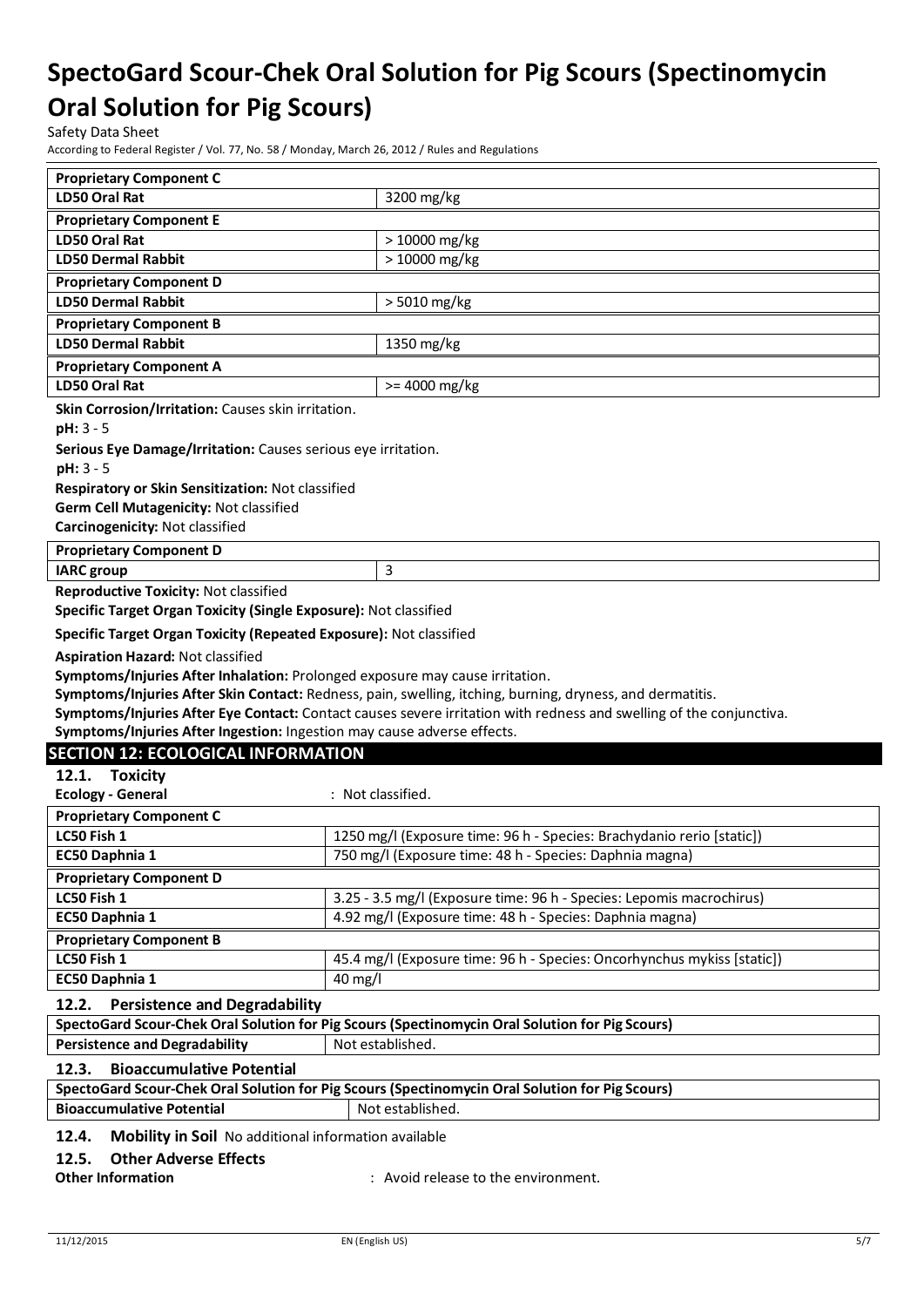Safety Data Sheet

According to Federal Register / Vol. 77, No. 58 / Monday, March 26, 2012 / Rules and Regulations

### **SECTION 13: DISPOSAL CONSIDERATIONS**

### **13.1. Waste treatment methods**

**Waste Disposal Recommendations:** Dispose of contents/container in accordance with local, regional, national, and international regulations.

**Additional Information:** Container may remain hazardous when empty. Continue to observe all precautions.

**Ecology – Waste Materials:** Avoid release to the environment.

## **SECTION 14: TRANSPORT INFORMATION**

14.1. In Accordance with DOT Not regulated for transport

**14.2. In Accordance with IMDG** Not regulated for transport

14.3. In Accordance with IATA Not regulated for transport

### **SECTION 15: REGULATORY INFORMATION**

#### **15.1 US Federal Regulations**

| .<br><b>Primary in the sense of the contract of the contract of the contract of the contract of the contract of the contract of the contract of the contract of the contract of the contract of the contract of the contract of the c</b> |                                 |  |
|-------------------------------------------------------------------------------------------------------------------------------------------------------------------------------------------------------------------------------------------|---------------------------------|--|
| SpectoGard Scour-Chek Oral Solution for Pig Scours (Spectinomycin Oral Solution for Pig Scours)                                                                                                                                           |                                 |  |
| <b>SARA Section 311/312 Hazard Classes</b>                                                                                                                                                                                                | Immediate (acute) health hazard |  |
| <b>Proprietary Component C</b>                                                                                                                                                                                                            |                                 |  |
| Listed on the United States TSCA (Toxic Substances Control Act) inventory                                                                                                                                                                 |                                 |  |
| <b>Proprietary Component E</b>                                                                                                                                                                                                            |                                 |  |
| Listed on the United States TSCA (Toxic Substances Control Act) inventory                                                                                                                                                                 |                                 |  |
| <b>Proprietary Component D</b>                                                                                                                                                                                                            |                                 |  |
| Listed on the United States TSCA (Toxic Substances Control Act) inventory                                                                                                                                                                 |                                 |  |
| Listed on the United States SARA Section 302                                                                                                                                                                                              |                                 |  |
| Subject to reporting requirements of United States SARA Section 313                                                                                                                                                                       |                                 |  |
| SARA Section 302 Threshold Planning Quantity (TPQ)                                                                                                                                                                                        | 500 (gas only)                  |  |
| <b>SARA Section 311/312 Hazard Classes</b><br>Immediate (acute) health hazard                                                                                                                                                             |                                 |  |
| 1.0 % (acid aerosols including mists, vapors, gas, fog, and other<br><b>SARA Section 313 - Emission Reporting</b>                                                                                                                         |                                 |  |
| airborne forms of any particle size)                                                                                                                                                                                                      |                                 |  |
| <b>Proprietary Component B</b>                                                                                                                                                                                                            |                                 |  |
| Listed on the United States TSCA (Toxic Substances Control Act) inventory                                                                                                                                                                 |                                 |  |
| <b>SARA Section 311/312 Hazard Classes</b><br>Immediate (acute) health hazard                                                                                                                                                             |                                 |  |
|                                                                                                                                                                                                                                           |                                 |  |

**Proprietary Component A**

Listed on the United States TSCA (Toxic Substances Control Act) inventory

#### **15.2 US State Regulations**

# **Proprietary Component D**

U.S. - Massachusetts - Right To Know List

U.S. - New Jersey - Right to Know Hazardous Substance List

U.S. - Pennsylvania - RTK (Right to Know) - Environmental Hazard List

U.S. - Pennsylvania - RTK (Right to Know) List

**Proprietary Component B**

U.S. - Massachusetts - Right To Know List

U.S. - New Jersey - Right to Know Hazardous Substance List

U.S. - Pennsylvania - RTK (Right to Know) - Environmental Hazard List

U.S. - Pennsylvania - RTK (Right to Know) List

### **SECTION 16: OTHER INFORMATION, INCLUDING DATE OF PREPARATION OR LAST REVISION**

| <b>Revision Date</b> |  |
|----------------------|--|
| Other Information    |  |

**Revision Date** : 11/12/2015

**Other Information Channel Except Englisher Information**  $\cdot$  This document has been prepared in accordance with the SDS requirements of the OSHA Hazard Communication Standard 29 CFR 1910.1200.

#### **GHS Full Text Phrases**:

| Acute Tox. 4 (Dermal) | Acute toxicity (dermal) Category 4                             |
|-----------------------|----------------------------------------------------------------|
| Aquatic Acute 2       | Hazardous to the aquatic environment - Acute Hazard Category 2 |
| Aquatic Acute 3       | Hazardous to the aquatic environment - Acute Hazard Category 3 |